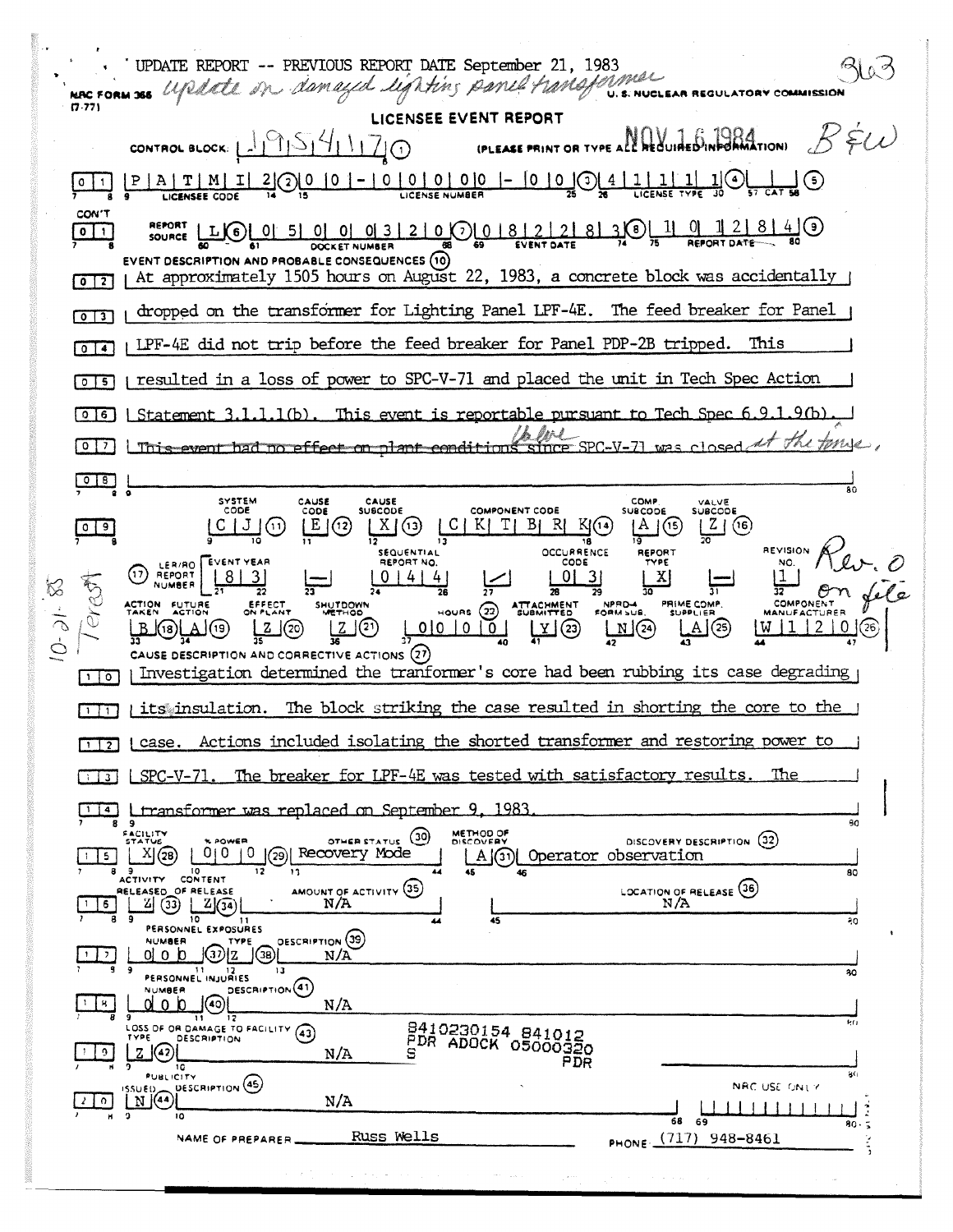Attachment 2 4410-84-L-0045

## LER 83-044/03X-1 EVENT DATE  $-$  August 22, 1983

## I. EXPLANATION OF THE OCCURRENCE

At approximately 1505 hours on August 22, 1983, a concrete block was accidently dropped on the transformer for lighting panel LPF-4E. The feed breaker for panel LPF-4E did not clear the fault (trip) before the feed breaker for panel PDP-2B tripped. PDP-2B, a power distribution panel supplies LPF-4E and four other panels. This resulted in a loss of power to SPC-V-71 and placed the unit into the Action Statement of Technical Specification 3.1.1.1.b. The feed breaker to the failed transformer was opened and the feed to POP-213 was reclosed thereby isolating the fault, re-energizing SPC-V-71, and stopping the 72 hour timeclock at 1540 hours on August 22, 1983.

#### II. CAUSE OF THE OCCURRENCE

The concrete block, a part of the shielding for the Submerged Demineralizer System tank farm, was being removed. A construction worker picked up a block from the end of a roller conveyor and accidently dropped it on the transformer. The transformer core failed by shorting to its case. (Note: During repair it was found that the transformer core had been rubbing its case. This degraded the coil's insulation which significantly contributed to the transformer's short to the cause upon being struct by the concrete block.)

### III. CIRCUMSTANCES SURROUNDING THE OCCURRENCE

At the time of the occurrence, the Unit 2 facility was in a long-term cold shutdown state. The reactor decay heat was being removed via loss to ambient. Since the Reactor Coolant System was in the level control mode, the Standby Pressure Control (SPC) System was isolated (by closed valve SPC-V-71) from the primary system. The temporary loss of electrical power to SPC-V-71 had no effect on its position or performance. Throughout the event there was no effect on the Reactor Coolant System or the core.

- IV. CORRECTIVE ACTIONS TAKEN OR TO BE TAKEN
	- Immediate: Opened feed breaker to the damaged transformer and then re-energized the feed breaker to POP-28. This isolated the fault and restored power to SPC-V-71.
	- Long-Term: The teed breaker for the LPF-4E transformer was tested on August 31, 1983. The breaker tested satisfactorily.

The transformer was replaced and returned to service on September 9, 1983.

Document ID 0017A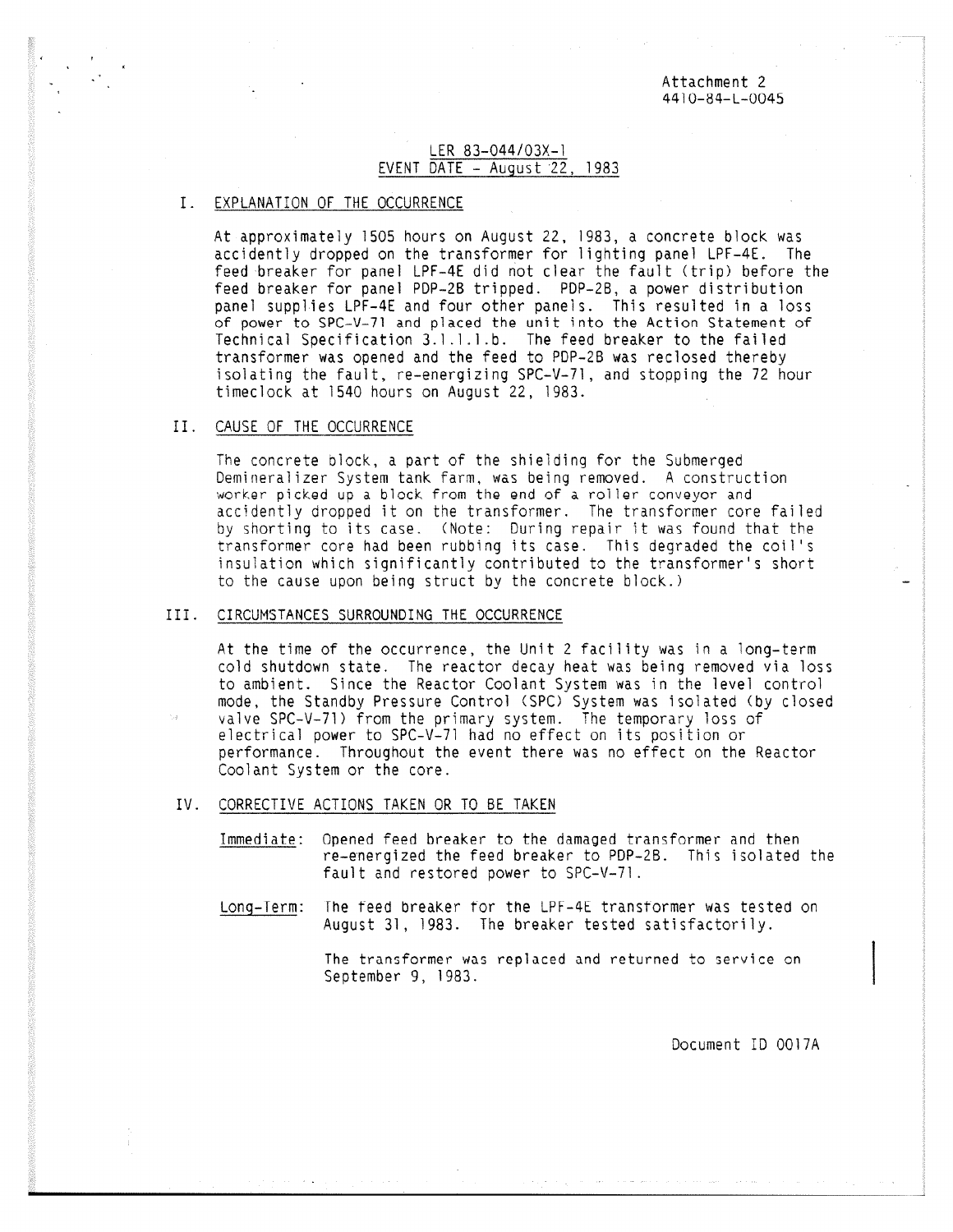# V. COMPONENT FAILURE DATA

Westinghouse 45KVA, 480-208/120 volt, 3 phase, ambient air cooled, Style No. V48M28T45G transformer.

Document ID 0017A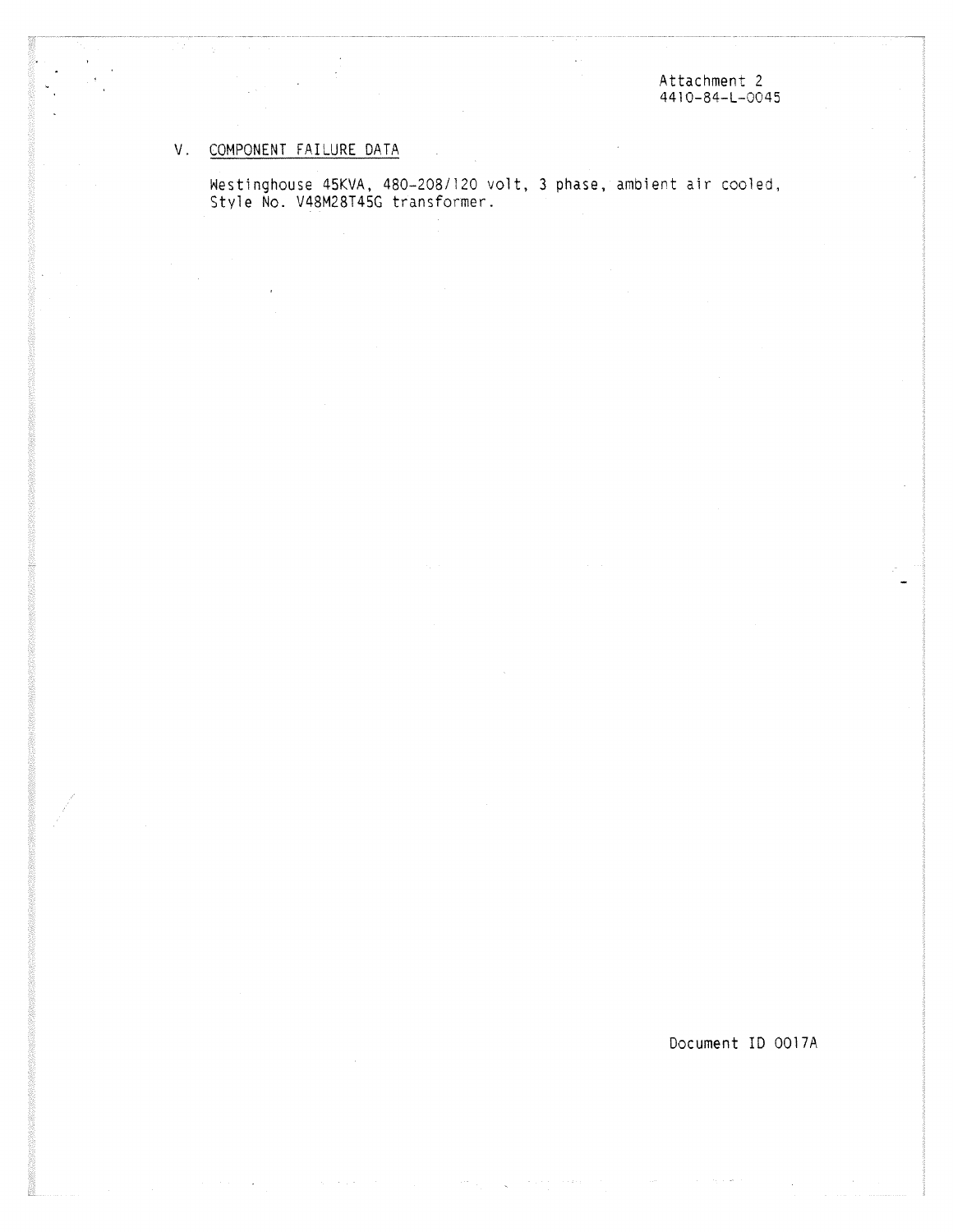**Nuclear** 

#### **GPU Nuclear Corporation**

Post Office Box 480 Route 441 South Middletown, Pennsylvania 17057-0191 717 944-7621 TELEX 84-2386 Writer's Direct Dial Number:

(717) 948-8461

4410-84-L-0045 Document ID 0017A

October 12, 1984

US Nuclear Regulatory Commission Document Control Desk<br>Washington, DC 20555 Washington, DC

Dear Sir:

Three Mile Island Nuclear Station, Unit 2 (TMI-2) Operating License No. DPR-73 Docket No. 50-320 Updated Licensee Event Reports

The Licensee Event Reports listed in Attachment 1 have been updated and are enclosed as Attachment 2 to this letter.

If you have any questions concerning this information, please contact Mr. J. J. Byrne of my staff.

Sincerely,  $/ \sqrt{4}$  $\sum_{i=1}^{n}$ , Standerfer  $\mathcal{U}_4$  ,  $\mathcal{U}_2$ 

Vice President/Director, TMI-2

FRS/RDW/jep

Attachments

cc: Regional Administrator - Office of I & E, Dr, T. E. Murley Program Director - TMI Program Office, Dr. B. J. Snyder Deputy Program Director - TMI Program Office, Mr. L. H. Barrett

8410230034 841012 PDR ADOCK 05000320 PDR

 $E^{E}$ 

GPU Nuclear Corporation is a subsidiary of the General Public Utilities Corporation

 $\alpha_{\rm{max}}(\lambda_{\rm{max}})$  and  $\alpha_{\rm{max}}(\lambda_{\rm{max}})$